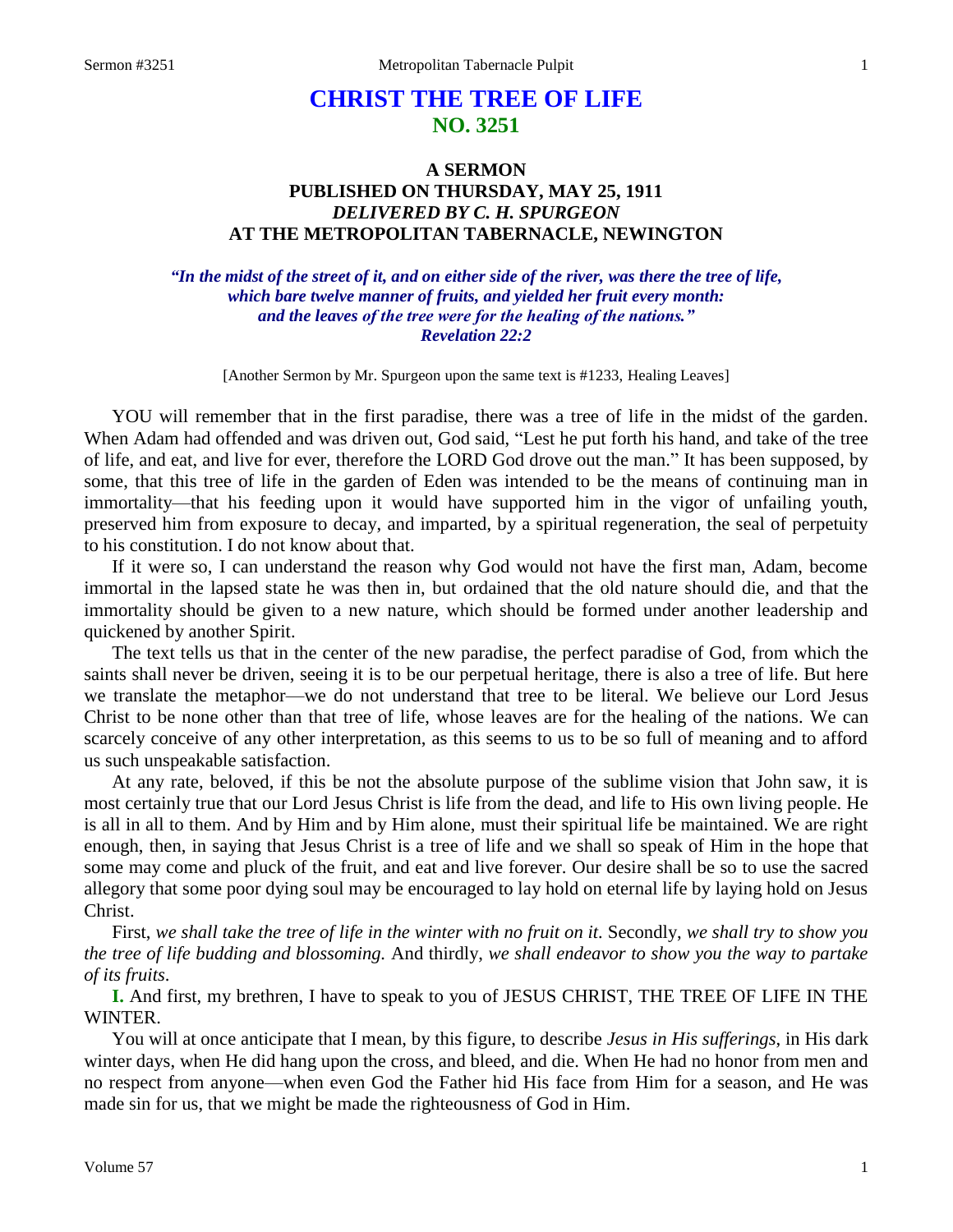My dear friends, you will never see the tree of life aright unless you first look at the cross. It was there that this tree gathered strength to bring forth its after-fruit. It was there, we say, that Jesus Christ, by His glorious merits and His wondrous work achieved upon the cross, obtained power to become the Redeemer of our souls and the Captain of our salvation.

Come with me, then, by faith, to the foot of the little mound of Calvary, and let us look up and see this thing that came to pass. Let us turn aside as Moses did when the bush burned and see this great sight. It is the greatest marvel that ever earth, or hell, or heaven beheld—and we may well spend a few minutes in beholding it.

Our Lord Jesus, the ever-living, the immortal, the eternal, became man, and being found in fashion as a man, He humbled Himself and died the death of the cross. That death was not on His own account. His humanity had no need to die. He might have lived on and have seen no death if so He had willed. He had committed no offense, no sin, and therefore no punishment could fall upon Him.

### *"For sins not His own He died to atone."*

Every pang upon the cross was substitutionary. And for you, you sons of men, the Prince of glory bled, the Just for the unjust, that He might bring you to God. There was no smart for Himself, for His Father loved Him with a love ineffable. And He deserved no blows from His Father's hand, but His smarts were for the sins of His enemies—for your sins and mine*—*that by His stripes we might be healed, and that through His wounds reconciliation might be made with God.

Think, then, of the Savior's death upon the cross. Mark you well that *it was an accursed death*. There were many ways by which men might die, but there was only one death which God pronounced to be accursed. He did not say, "Cursed is he that dies by stoning, or by the sword, or by a millstone being fastened about his neck, or by being eaten of worms."

But it was written, "Cursed is every one that hangeth on a tree." By no other death than that one, which God did single out as the death of the accursed, could Jesus Christ die. Admire it, believer, that Jesus Christ should be made a curse for us. Admire and love—let your faith and your gratitude blend together.

It was a death *of the most ignominious kind*. The Roman law subjected only felons to it and I believe not even felons unless they were slaves. A freed Roman must not so die, nor a subject of any of the kingdoms that Rome had conquered—only the slave who was bought and sold in the market could be put to this death. The Jews counted Jesus worthy to be sold as a slave and then they put Him to a slave's death for you.

Besides, they added to the natural scorn of the death *their own ridicule*. Some passed by and wagged their heads. Some stood still and thrust out their tongues at Him. Others sat down, and watched Him there, and satisfied their malice and their scorn. He was made the center of all sorts of ridicule and shame. He was the drunkard's song, and even they that were crucified with Him reviled Him.

And all this He suffered for us. Our sin was shameful and He was made to be a shame for us. We had disgraced ourselves, and dishonored God, and therefore Jesus was joined with the wicked in His death—and made as vile as they.

Besides, *the death was exceedingly painful*. We must not forget the pangs of the Savior's body, for I believe, when we begin to depreciate the corporeal sufferings, we very soon begin to drag down the spiritual sufferings too. It must be a fearful death by which to die, when the tender hands and feet are pierced, and when the bones are dislocated by the jar of erecting the cross, and when the fever sets in, and the mouth becomes hot as an oven, and the tongue is swollen in the mouth, and the only moisture given is vinegar mingled with gall. Ah, beloved! The pangs that Jesus knew, none of us can guess. We believe that Hart has well described it when he says that He bore—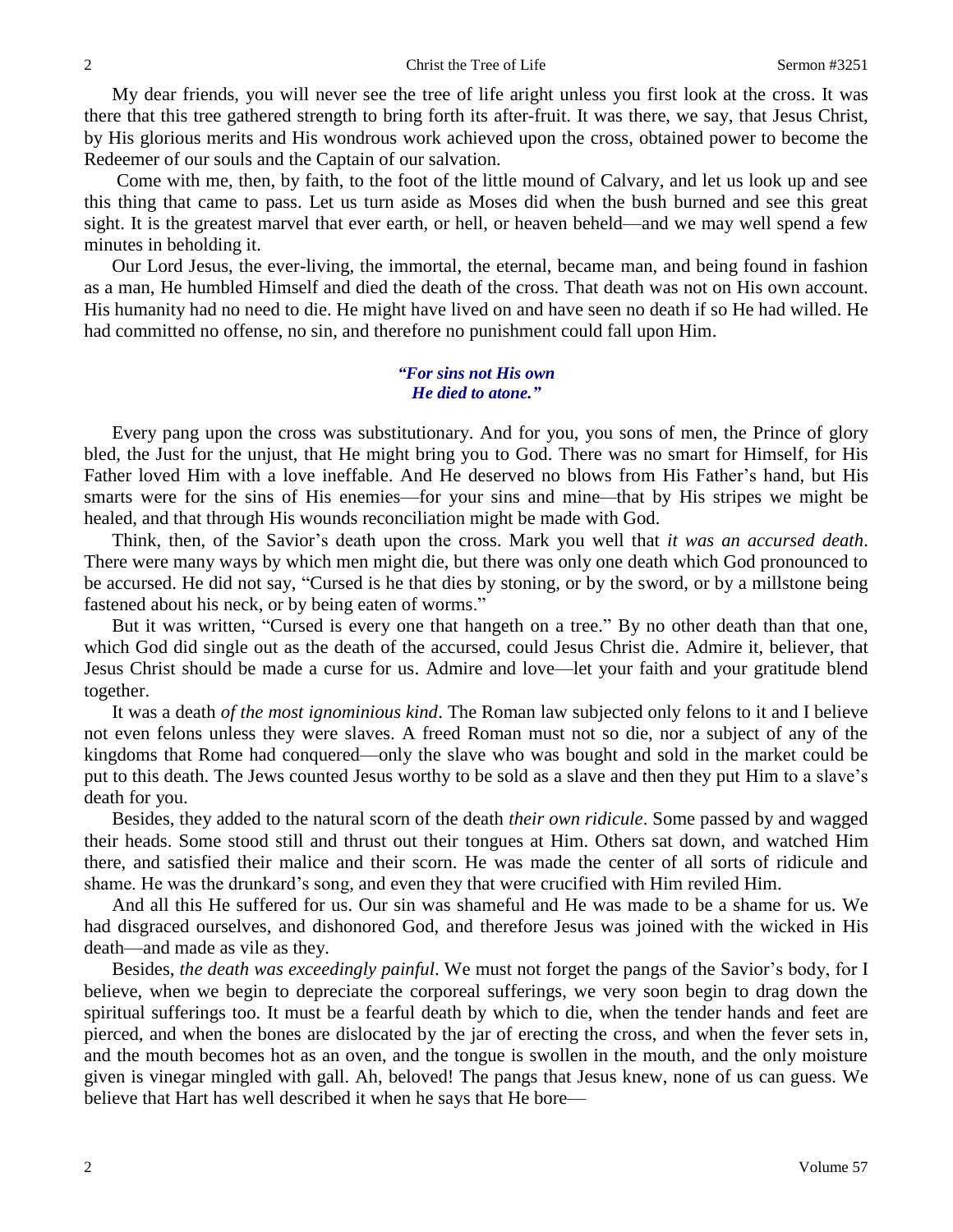### Sermon #3251 Christ the Tree of Life 3

### *"All that incarnate God could bear, With strength enough, and none to spare."*

You cannot tell the price of griefs, and groans, and sighs, and heartbreakings, and soul-tearings, and rendings of the spirit, which Jesus had to pay that He might redeem us from our iniquities.

*It was a lingering death.* However painful a death may be, it is always satisfactory to think that it is soon over. When a man is hanged, after our English custom, or the head is taken from the body, the pain may be great for the instant, but it is soon over and gone.

But in crucifixion a man lives so long that, when Pilate heard that the Savior was dead, he marveled that He was dead already. I remember hearing a missionary say that he saw a man in Burma crucified, and that he was alive two days after having been nailed to the cross. And I believe there are authenticated stories of persons who have been taken down from the cross after having hung for fortyeight hours, and after all that have had their wounds healed, and have lived for years. It was a lingering death that the Savior had to die.

O my brethren, if you put these items together, they make up a ghastly total which ought to press upon our hearts—if we are believers, in the form of grateful affection—or if we are unbelievers, provoking us to shame that we do not love Him who loved the sons of men so much.

And *the death of the Lord Jesus Christ for us*, we must also add, *was penal*. He died the death of the condemned. Perhaps most men would feel this to be the worst feature, for if a man shall die by never so painful a death, if it be accidental, it misses the sting which must come into it if it be caused by law, and especially if it be brought by sin, and after sentence has been passed in due form.

Now, our Lord Jesus Christ was condemned by the civil and ecclesiastical tribunals of the country to die. And what was more, "it pleased the LORD to bruise him; he hath put him to grief." Jesus Christ died without any sin of His own, yet He died a penal death, because our sins were counted as His. He took upon Him our iniquities as though they were His own, and then, being found in the sinner's place, He suffered, as if He had been a sinner, the wrath that was due for sin.

Beloved, I wish it were in my power to set forth Christ crucified—Christ visibly crucified amongst you! Oh, that I could so paint Him that the eyes of your heart could see Him! I wish that I could make you feel the dolor of His griefs, and sip that bitter cup which He had to drain to the dregs.

But if I cannot do this, it shall suffice me to say that *that death is the only hope for sinners*. Those wounds of His are the gate to heaven. The smarts and sufferings of Immanuel are the only expiatory sacrifice for human guilt. O you who would be saved, turn your eyes hither! Look unto Him and be you saved, all the ends of the earth. There is life in a look at Him, but there is life nowhere else. Despise Him and you perish. Accept Him and you shall never perish, neither shall all the powers of hell prevail against you.

Come, guilty souls. Jesus wants not your tears or your blood—His tears can cleanse you—His blood can purify you. If your heart be not as broken as you would have it, it is His broken heart, not yours, that shall merit heaven for you. If you cannot be what you would, He was for you what God would have Him to be. God is contented with Him, so be you also contented with Him, and come and trust Him.

Oh, now may delays be over and difficulties all be solved—and just as you are, without one plea, but that the Savior bled—come to your heavenly Father and you shall be "accepted in the Beloved."

Thus, then, Jesus Christ hanging on the cross is the tree of life in its winter time.

**II.** And now let me show you, as I may be enabled, THAT SELFSAME TREE OF LIFE WHEN IT HAS BLOSSOMED AND BROUGHT FORTH FRUIT.

There He stands—Jesus—still the same Jesus—and yet how changed! The same Jesus, but clothed with honor instead of shame, able now to save them to the uttermost that come unto God by Him. My text says of this tree that it bears "twelve manner of fruits." I suppose that is intended to signify that a perfect and complete assortment of all supplies for human necessities is to be found in Christ—all sorts of mercies for all sorts of sinners—all kinds of blessings to suit all kinds of necessities.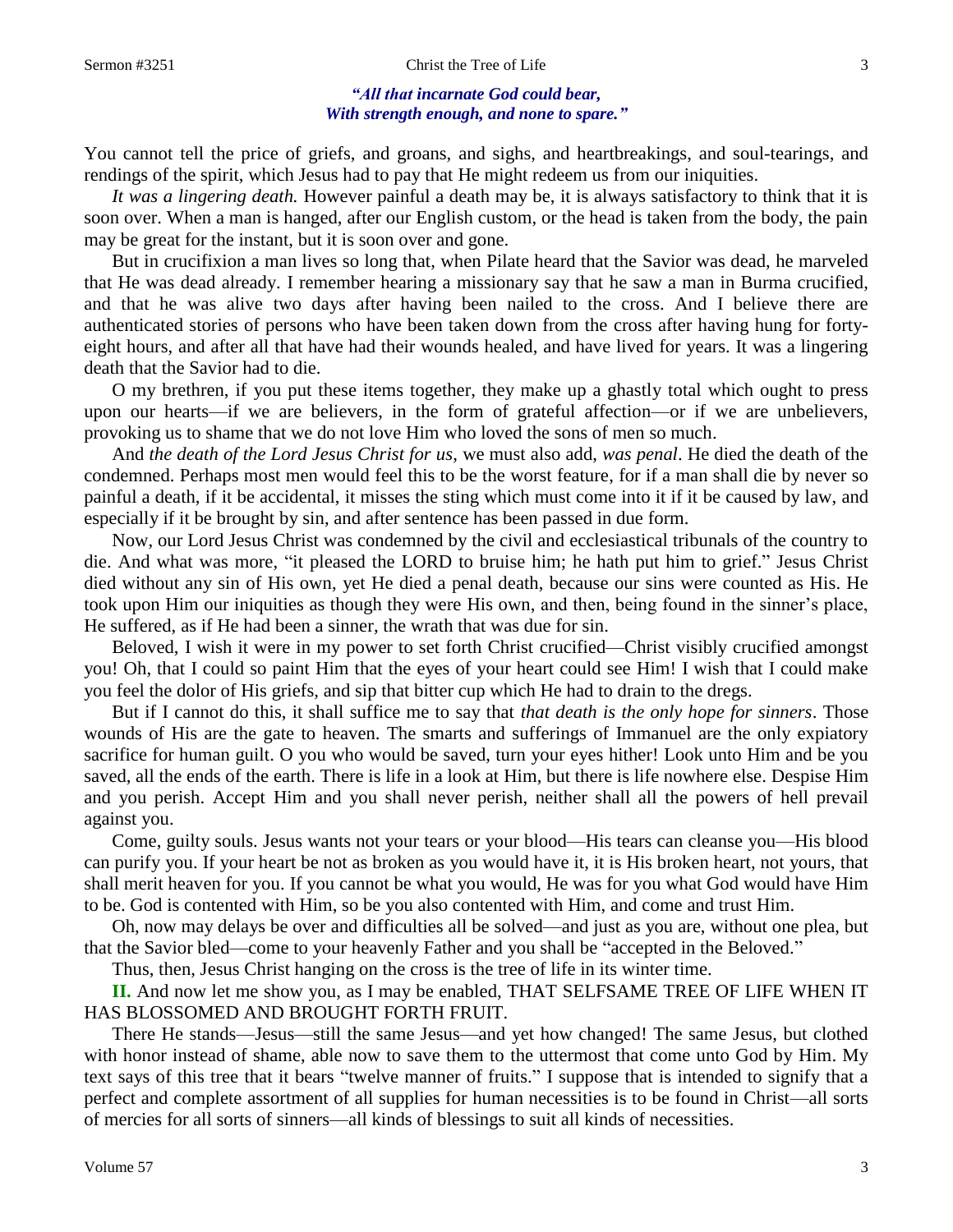We read of the palm tree, that every bit of it is useful, from its root to its fruit. So is it with the Lord Jesus Christ. There is nothing in Him that we could afford to do without. There is nothing about Jesus that is extraneous or superfluous. You can put Him to use in every part, in every office, in every relationship.

A tree of life is for food. Some trees yield rich fruit. Adam in the garden lived only on the fruit of the garden. *Jesus Christ is the food of His people—*and what dainties they have! What satisfying food, what plenteous food, what sweet food, what food precisely suitable to all the wants of their souls Jesus is! As for manna, it was angels' food, but what shall I say of Christ? He is more than that, for—

> *"Never did angels taste above, Redeeming grace and dying love."*

Oh, how richly you are fed! The flesh of God's own Son is the spiritual meat of every heir of heaven. Hungry souls, come to Jesus if you would be fed.

*Jesus gives His people drink also*. There are some tropical trees which, as soon as they are tapped, yield liquids as sweet and rich as milk, and many drink and are refreshed by them. Jesus Christ's heart blood is the wine of His people. The atonement which He has perfected by His sufferings is the golden cup out of which they drink, and drink again, till their mourning souls are made glad, and their fainting hearts are strengthened and refreshed. Jesus gives us the water of life, the wines on the lees well refined, the wine and milk, without money and without price. What a tree of life to yield us both meat and drink!

*Jesus is a tree of life yielding clothing too.* Adam went to the fig tree for his garments and the fig leaves yielded him such covering as they could. But we come to Christ and we find, not fig leaves, but a robe of righteousness that is matchless for its beauty, comely in its proportions, one which will never wear out, which exactly suits to cover our nakedness from head to foot, and when we put it on makes us fair to look upon, even as Christ Himself. O you who would be rearrayed till you shall be fit to stand amongst the courtiers of the skies, come you to Jesus, and find garments such as you need upon this tree of life!

*This tree also yields medicine.* "The leaves of the tree were for the healing of the nations." Lay a plaster upon any wound, and if it be but the plaster of King Jesus, it will heal it. But one promise from His lips, but one leaf from this tree, but one word from His Spirit, but one drop of His blood, and this is heaven's court-plaster indeed. It is true that there was no balm in Gilead, there was no physician there, and therefore the hurt of the daughter of Israel's people was not healed. But there *is* balm in Jesus, there *is* a Physician at Calvary—and the hurt of the daughter of God's people shall be healed if she will but fly to Jesus Christ for healing.

And what more shall I say? Is there anything else your spirits can want? O children of God, Christ is all! O you ungodly ones, who have been roaming through the world to find the tree that should supply your wants, stop here. This "apple tree [See Sermon #1120, The Apple Tree in The Woods and #3249, Under The Apple Tree] among the trees of the woods" is the tree which your souls require. Stay here and you shall have all that you need.

For, listen—*this tree yields a shelter from the storm.* Other trees are dangerous when the tempest howls, but he that shelters beneath the tree of the Lord Jesus shall find that all the thunderbolts of God shall fly by him and do him no injury. He cannot be hurt who clings to Jesus. Heaven and earth should sooner pass away than a soul be lost that hides beneath the boughs of this tree.

And oh, you who have hidden there to shelter from the wrath of God, let me remind you that in every other kind of danger it will also yield you shelter. And if you are not in danger, yet still in the hot days of care you shall find the shade of it to be cool and genial. The spouse in Solomon's Song said, "I sat down under his shadow with great delight, and his fruit was sweet to my taste." Get Christ and you have got comfort, joy, peace, and liberty—and when the trouble comes, you shall find shelter and deliverance by coming near to Him.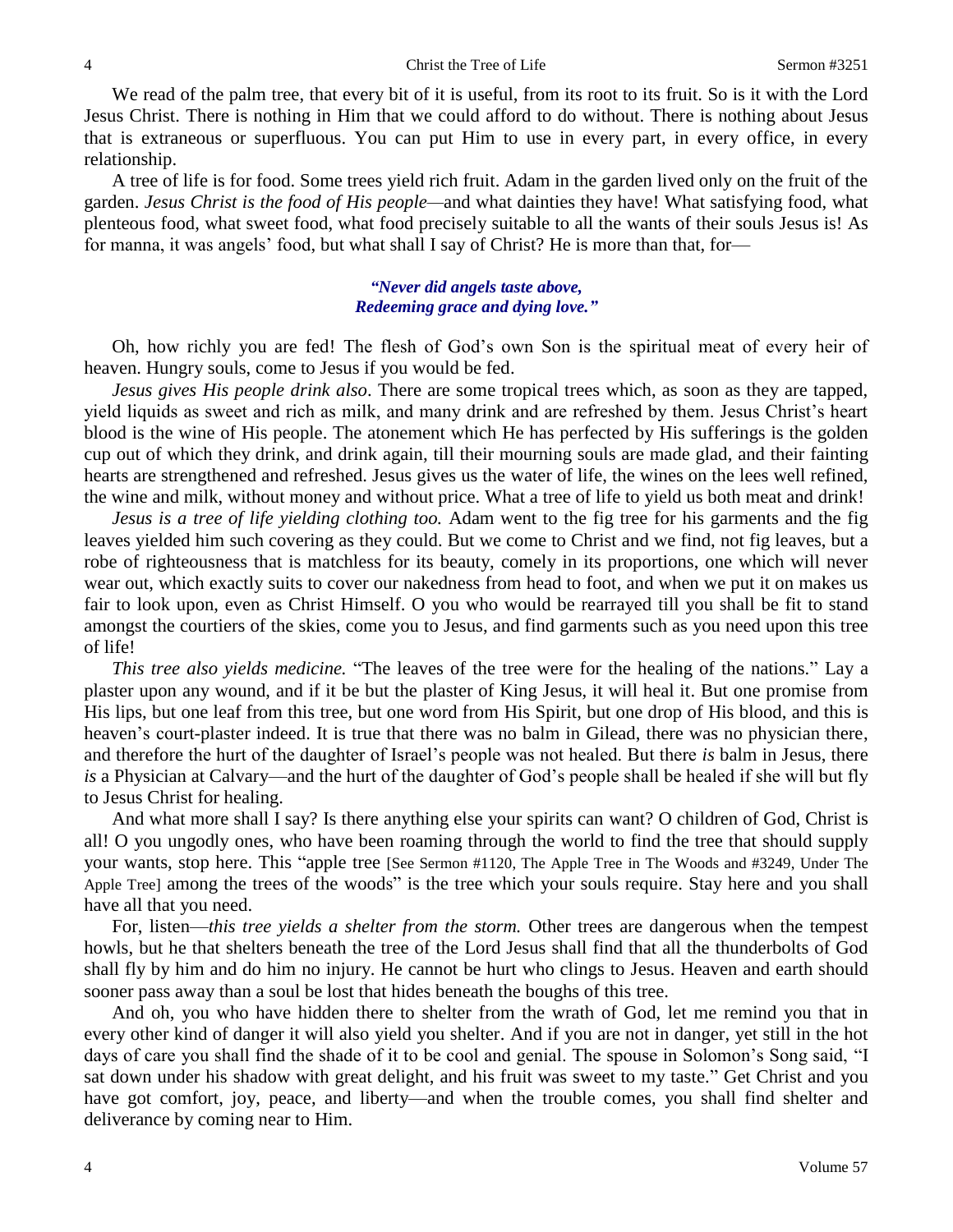### Sermon #3251 Christ the Tree of Life 5

He is the tree of life, then, yielding twelve manner of fruits, those fruits being always ripe and always ready, for they ripen every month, all being free to all who desire them, for the leaves are not for the healing of some, but "for the healing of the nations." What a large word! Then there are enough of these leaves for the healing of all the nations that shall ever come into the world.

Oh, may God grant that none of you may die from spiritual sickness when these leaves can heal you, and may none of you be filling yourselves with the sour grapes of this world, the poisonous grapes of sin, while the sweet fruit of Christ's love are waiting which would refresh you and satisfy you.

**III.** And now I have to show you HOW TO GET AT THE FRUIT OF THIS TREE OF LIFE.

That is the main matter. Little does it boot to tell that there is fruit, unless we can tell how it can be got at. I wish that all here really wanted to know the way, but I am afraid many care very little about it.

Dr. Payson had once been out to tea with one of his people, who had been particularly hospitable to him, and when he was going, the doctor said, "Well, now, madam, you have treated me exceedingly well, but how do you treat my Master?"

That is a question I should like to put to some of you. How do you treat my Master? Why, you treat Him as if He were not Christ, as if you did not want Him. But you do need Him. May you find Him soon, for when you come to die, you will want Him then, and perhaps then you may not find Him.

Well, *the way to get the fruit from this tree is by faith*. That is the hand that plucks the golden apples. Can you believe? That is the thing. Can you believe that Jesus is the Son of God, that He died upon the cross? "Yes," say you, "I believe that." Can you believe that in consequence of His sufferings, He is able to save? "Ay," say you. Can you believe that He will save you? Will you trust Him to save you? If so, you are saved. If your soul comes to Jesus, and says, "My Lord, I believe in You, that You are able to save to the uttermost, and now I throw myself upon You." That is faith.

When Mr. Andrew Fuller was going to preach before an Association, he rode to the meeting on his horse. There had been a good deal of rain and the rivers were very much swollen. He got to one river which he had to cross. He looked at it and he was half afraid of the strong current, as he did not know the depth. A farmer who happened to be standing by, said, "It is all right, Mr. Fuller, you will get through it all right, sir. The horse will keep its feet."

Mr. Fuller went in and the water got up to the girth, and then up to the saddle—and he began to get uncomfortably wet. Mr. Fuller thought he had better turn round, and he was going to do so when the same farmer shouted, "Go on, Mr. Fuller. Go on. I know it is all right." And Mr. Fuller said, "Then I will go on. I will go by faith."

Now, sinner, it is very like that with you. You think that your sins are so deep that Christ will never be able to carry you over them. But I say to you—"It is all right, sinner. Trust Jesus and He will carry you through hell itself, if that is needful. If you had all the sins of all the men that have ever lived, and they were all yours—if you could trust Him, Jesus Christ would carry you through the current of all that sin.

It is all right, man! Only trust Christ. The river may be deep, but Christ's love is deeper still. It is all right, man! Do not let the devil make you doubt my Lord and Master. He is a liar from the beginning and the father of lies, but my Master is faithful and true. Rest on Him and all will be well. The waves may roll, the river may seem to be deeper than you thought it to be—and rest assured it is much deeper than you know it to be—but the almighty arm of Jesus—that strong arm that can shake the heavens and the earth, and move the pillars thereof as Samson moved the pillars of Gaza's gates—that strong arm can hold you up and bear you safely through, if you do but cling to it, and rest on it. O soul, rest in Jesus and you are saved!

Once again. *If at the first you do not seem to get the fruit from this tree, shake it by prayer.* "Oh!" say you, "I have been praying." Yes, but a tree does not always drop its fruit at the first shake you give it. Shake it again, man. Give it another shake! And sometimes, when the tree is loaded, and is pretty firm in the earth, you have to shake it to and fro, and at last you plant your feet, and get a hold of it, and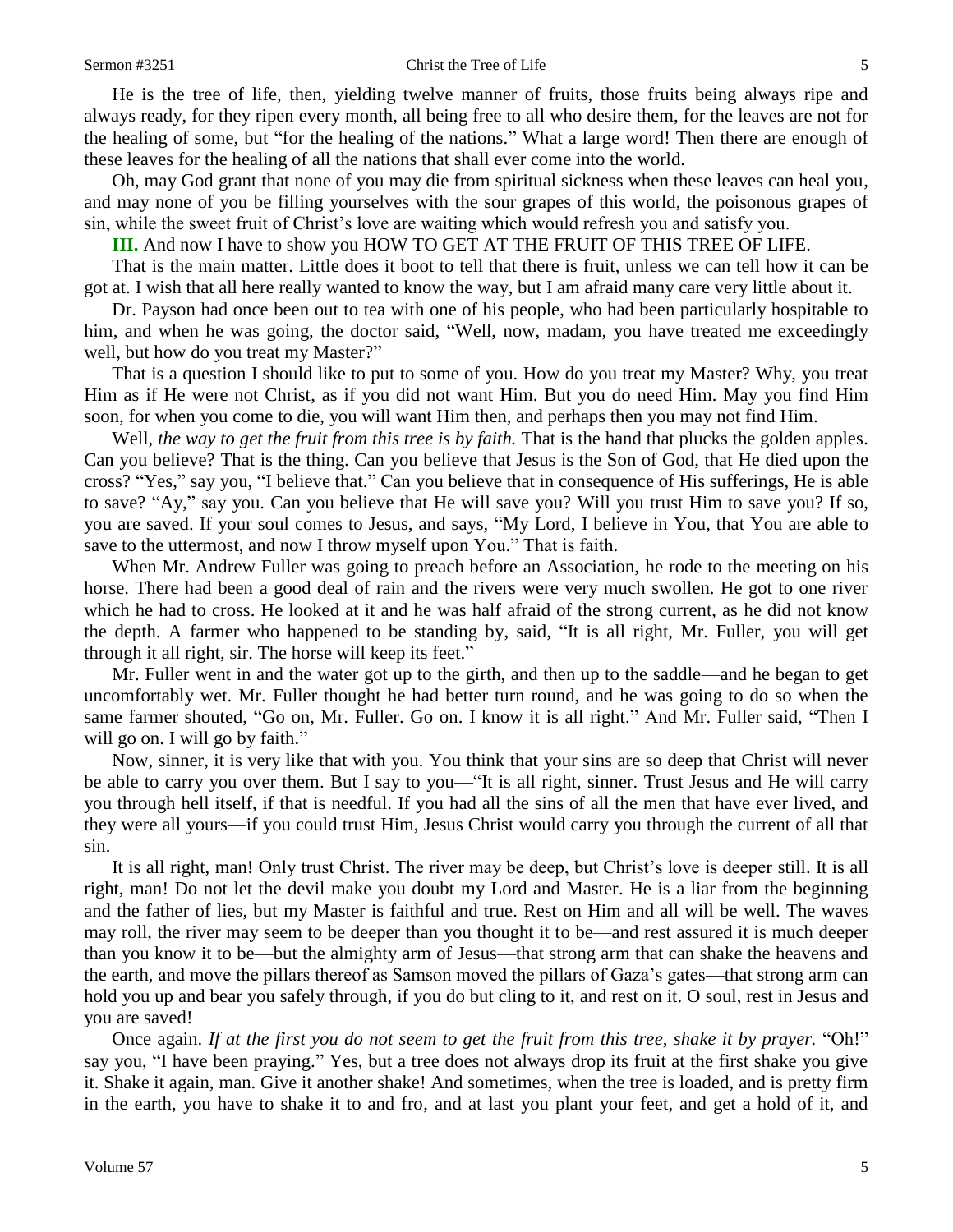shake it with might and main, till you strain every muscle and sinew to get the fruit down. And that is this way to pray.

Shake the tree of life until the mercy drops into your lap. Christ loves for men to beg hard of Him. You cannot be too importunate. That which might be disagreeable to your fellow creatures when you beg of them, will be agreeable to Christ. Oh, get you to your chambers, get you to your chambers, you that have not found Christ. Get to your bedsides, to your little closets, and "seek the LORD while he may be found, call upon him while He is near."

May the Spirit of God constrain you to pray. May He constrain you to continue in prayer. Jesus must hear you. The gate of heaven is open to the sturdy knocker that will not take a denial. The Lord enable you so to plead that at the last, you will be able to say, "You have heard my voice and my supplication. You have inclined Your ear unto me. Therefore will I pray unto You as long as I live."

May God add His blessing to these rambling thoughts, for Jesus' sake! Amen.

### **EXPOSITION BY C. H. SPURGEON**

### *GENESIS 2:1-17; REVELATION 22*

**Genesis 2:1-8.** *Thus the heavens and the earth were finished, and all the host of them. And on the seventh day God ended his work which he had made; and he rested on the seventh day from all his work which he had made. And God blessed the seventh day, and sanctified it: because that in it he had rested from all his work which God created and made. These are the generations of the heavens and of the earth when they were created, in the day that the LORD God made the earth and the heavens, And every plant of the field before it was in the earth, and every herb of the field before it grew: for the LORD God had not caused it to rain upon the earth, and there was not a man to till the ground. But there went up a mist from the earth, and watered the whole face of the ground. And the LORD God formed man of the dust of the ground, and breathed into his nostrils the breath of life; and man became a living soul. And the LORD God planted a garden eastward in Eden; and there he put the man whom he had formed.*

Everything was ready for man's use. Every fruit-bearing tree for his nourishment, every creature to do his bidding, for it was the will of God that he should "have dominion over the fish of the sea, and over the fowl of the air, and over the cattle, and over all the earth, and over every creeping thing that creepeth upon the earth."

God did not place the man formed in His image, after His likeness, in an unfurnished house or an empty world, and leave him to provide for himself all that he required, but He prepared everything that man could possibly need and completed the whole plan by planting "a garden eastward in Eden; and there he put the man whom he had formed."

**9.** *And out of the ground made the LORD God to grow every tree that is pleasant to the sight, and good for food; the tree of life also in the midst of the garden, and the tree of knowledge of good and evil.* 

That tree of life in the midst of the earthly paradise was to be symbolic of another tree of life in the paradise above, from which the children of God shall never be driven as Adam and Eve were driven out of Eden.

**10-14**. *And a river went out of Eden to water the garden; and from thence it was parted, and became into four heads. The name of the first is Pison: that is it which compasseth the whole land of Havilah, where there is gold; And the gold of that land is good: there is bdellium and the onyx stone. And the name of the second river is Gihon: the same is it that compasseth the whole land of Ethiopia. And the name of the third river is Hiddekel: that is it which goeth toward the east of Assyria. And the fourth river is Euphrates.* 

That river in Eden also reminds us of the "pure river of water of life clear as crystal, proceeding out of the throne of God and of the Lamb," of which we read almost at the end of the Revelation that was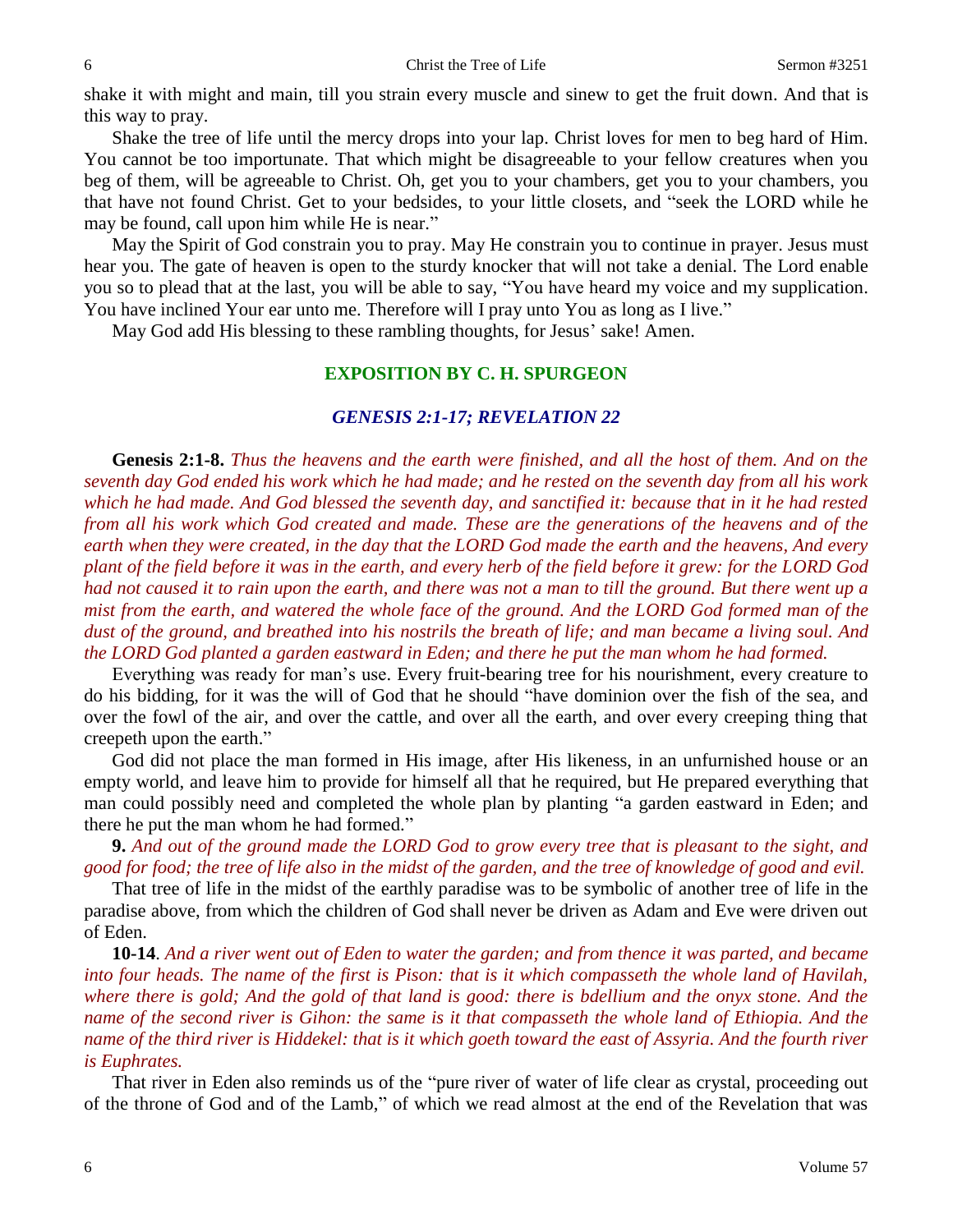given to John in Patmos. Thus the beginning and the end of the Bible call our attention to the tree of life and the river of life in the paradise below and the better paradise above.

**15.** *And the LORD God took the man, and put him into the garden of Eden to dress it and to keep it.* 

There was to be occupation for man even in paradise, just as they who are before the throne of God in glory "serve him day and night in his temple." Idleness gives no joy, but holy employment will add to the bliss of heaven.

**16-17.** *And the Lord God commanded the man, saying, Of every tree of the garden thou mayest freely eat: But of the tree of the knowledge of good and evil, thou shalt not eat of it: for in the day that thou eatest thereof thou shalt surely die.*

Apparently, Adam was not forbidden to eat of the fruit of the tree of life, though, after his fall, he was cast out of Eden, as God said, "lest he put forth his hand and take also of the tree of life, and eat, and live for ever." He might freely eat the fruit of every tree in the garden except one—"of the tree of the knowledge of good and evil, thou shalt not eat of it."

It was a slight prohibition, yet the test was more than man, even in a state of innocence, was able to endure, and alas! his failure involved all his descendants, for he was the federal head of the human race, and "by one man sin entered into the world, and death by sin, and so death passed upon all men."

Happily, there is another federal Head and therefore we read, "For if through the offense of one many be dead, much more the grace of God, and the gift by grace, which is by one man, Jesus Christ, hath abounded unto many."

## **Revelation 22:1.** *And he shewed me a pure river of water of life, clear as crystal, proceeding out of the throne of God and of the Lamb.*

Rivers partake of the character of the source from which they come. That which proceeds "out of the throne of God and of the Lamb" may well be "a pure river of water of life, clear as crystal." What but good and perfect gifts can come down from the throne of God? What but pure streams of mercy can flow from the throne of the Lamb?

**2.** *In the midst of the street of it,—*

For heaven is a place of sacred and hallowed communion—"In the midst of the street of it,"— **2.** *And on either side of the river, was there the tree of life, which bare twelve manner of fruits,* Every variety of joy and blessedness,

**2.** *And yielded her fruit every month;*

For the felicities of heaven are ever fresh and ever new—we shall never be satiated or wearied with that heavenly fruit.

**2.** *And the leaves of the tree were for the healing of the nations.* 

Everything in heaven is the very best of the best. The leaves of the trees in earthly gardens are blown about by the blast, and we take but little note of them. But the leaves of the tree of life are "for the healing of the nations." O happy place, where even the leaves on the tree have such virtue in them!

**3.** *And there shall be no more curse:*

No more thorns or thistles, no more pangs of child-bearing, no more sickness, or sorrow, or death.

**3.** *But the throne of God and of the Lamb* [See Sermon #1576, The throne of God and of The Lamb] *shall be in it; and his servants shall serve him:*

They shall have nothing else to do, and it shall be their supreme delight to serve Him perfectly and unceasingly.

**4.** *And they shall see his face;* [See Sermon #824, The Heaven of Heaven]

Not through a glass darkly, but face to face shall they behold their God. Surely that will be the very heaven of heaven.

**4.** *And his name shall be on their foreheads.* 

Aaron was to wear upon his forehead a plate of pure gold, with HOLINESS TO THE LORD engraved upon it, that the children of Israel might be accepted before the Lord. But the saints in glory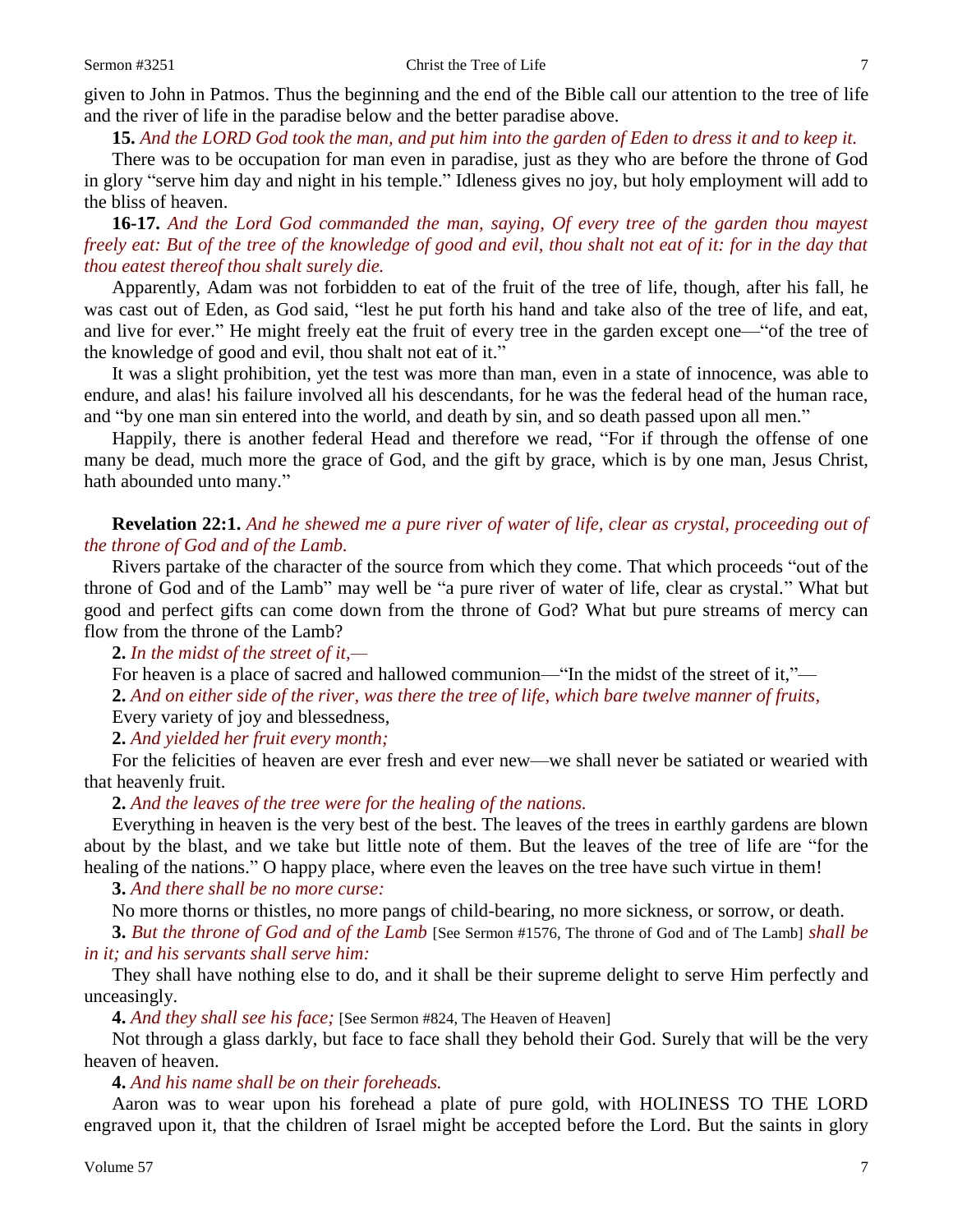are to have the name of their God "on their foreheads." In the very forefront of their glorified personalities there shall be the marks to betoken that they are the children of God.

**5.** *And there shall be no night there;*

The saints in glory will have no need of sleep, so "there shall be no night there," but one perpetual day of holy, unwearying service. There shall be no night of ignorance, of sorrow, of sin, of death—there shall be no powers of darkness there, and no darkness in which they might work their evil deeds.

**5.** *And they need no candle, neither light of the sun; for the Lord God giveth them light:*

Directly and distinctly, without using any means, by His own immediate presence, "the Lord God giveth them light:"—

**5.** *And they shall reign for ever and ever.* 

Earthly kings die, or their empires on earth are taken from them. But as for us whom God has chosen, by His grace, our kingdom is like that of our Lord and Savior—it is an everlasting kingdom.

"They shall reign for ever and ever." I wonder that some wise man does not try to prove that this means that the saints shall reign only for a short time. They have whittled "everlasting punishment" down to next to nothing—why do they not try to reduce the duration of heavenly bliss in the same way? The same words are used concerning the one as concerning the other, so we shall always hold to the eternity both of the one and the other, the bliss and the woe are equally "for ever and ever."

**6-7.** *And he said unto me, These sayings are faithful and true: and the Lord God of the holy prophets sent his angel to shew unto his servants the things which must shortly be done. Behold, I come quickly: blessed is he that keepeth the sayings of the prophecy of this book.*

You have the witness of God, you have the witness of the angel of God, you have the witness of Christ, you have the witness of John, and all of them agree that "these sayings are faithful and true," and that they relate to facts that shall in due course be established.

**8.** *And I John saw these things, and heard them. And when I had heard and seen, I fell down to worship before the feet of the angel which shewed me these things.* 

And according to the church of Rome, he was quite right. But according to the Word of God, he was quite wrong.

**9.** *Then saith he unto me, See thou do it not: for I am thy fellowservant, and of thy brethren the prophets, and of them which keep the sayings of this book: worship God.* 

Worship none but God. Take care not to break the first two of the ten commandments either by worshipping another God or by worshipping the true God under any form of similitude whatsoever.

**10.** *And he saith unto me, Seal not the sayings of the prophecy of this book: for the time is at hand.* 

"There is no need to roll it up, and set a seal to it, as it is so soon to be fulfilled, leave it open."

**11.** *He that is unjust, let him be unjust still: and he which is filthy, let him be filthy still: and he that is righteous, let him be righteous still: and he that is holy, let him be holy still.* 

The Lord's messenger speaks as if "the time" were so nearly come that there was no opportunity left for any change to be made. And this is what will happen, sooner or later, to all men. When they die, their characters will be fixed forever. The wax will cool, and the impression that it bears will be retained eternally.

**12-13.** *And, behold, I come quickly; and my reward is with me, to give every man according as his work shall be. I am Alpha and Omega, the beginning and the end, the first and the last.* [See Sermon #546, Alpha and Omega]

These must be the words of the Lord Jesus Christ Himself. No mere messenger, however high his rank, would have dared to say, "I am Alpha and Omega, the beginning and the end, the first and the last."

**14-15.** *Blessed are they that do his commandments, that they may have right to the tree of life, and may enter in through the gates into the city. For without are dogs, and sorcerers, and whoremongers, and murderers, and idolaters, and whosoever loveth and maketh a lie.*